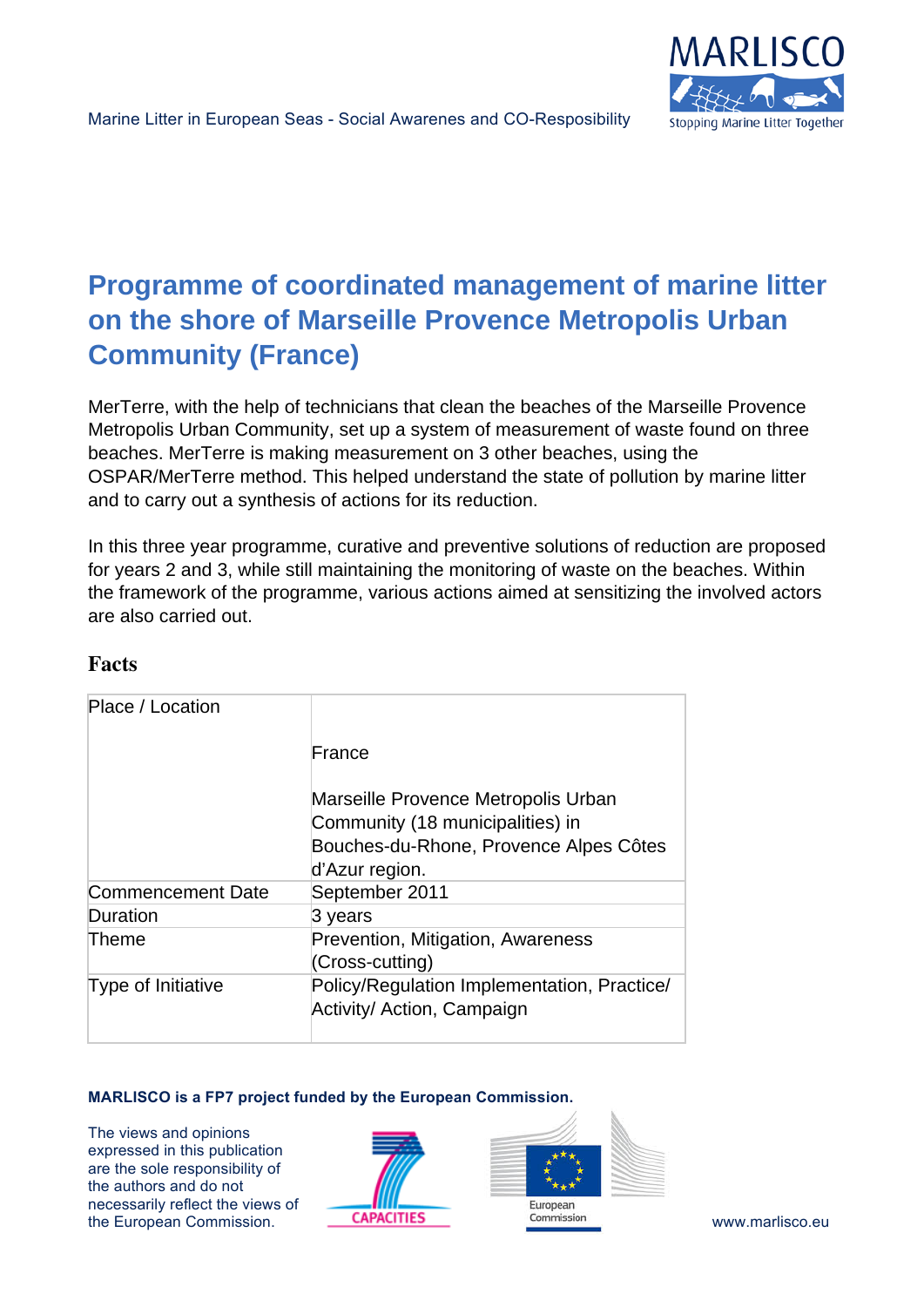

### Marine Litter in European Seas - Social Awarenes and CO-Resposibility

| Initiated by                 | MerTerre                                                                                                                                                                                                                                 |
|------------------------------|------------------------------------------------------------------------------------------------------------------------------------------------------------------------------------------------------------------------------------------|
| <b>Involved Stakeholders</b> | Directors of the concerned services of the<br>municipalities, local elected officials,<br>smokers, picnickers, cleaning technicians,<br>the passengers of the ships, fishermen,<br>consumers, associations, fast food<br>establishments. |
|                              | Funding/Financial Support Yes, by Marseille Provence Metropolis<br>Urban Community.                                                                                                                                                      |
| <b>Success Rate</b>          | Not yet known, but this project is already a<br>success when it comes to sensitizing the<br>local stakeholders.                                                                                                                          |
| Case Study prepared by       |                                                                                                                                                                                                                                          |
|                              | Isabelle Poitou, MerTerre, France                                                                                                                                                                                                        |
|                              | <u>Isabelle.poitou@mer-terre.org</u>                                                                                                                                                                                                     |
| Submitted by                 |                                                                                                                                                                                                                                          |
|                              | <b>Isabelle Poitou, MerTerre, France</b>                                                                                                                                                                                                 |
|                              | <u>Isabelle.poitou@mer-terre.org</u>                                                                                                                                                                                                     |
|                              | <b>MARLISCO Partner 7</b>                                                                                                                                                                                                                |

## **Available documentation and further information**

### [www.mer-terre.org](http://www.mer-terre.org)

[www.trionsnosdechets-mpm.fr](http://www.trionsnosdechets-mpm.fr)

### **MARLISCO is a FP7 project funded by the European Commission.**

The views and opinions expressed in this publication are the sole responsibility of the authors and do not necessarily reflect the views of The European Commission. **CAPACITIES** Commission Commission Www.marlisco.eu